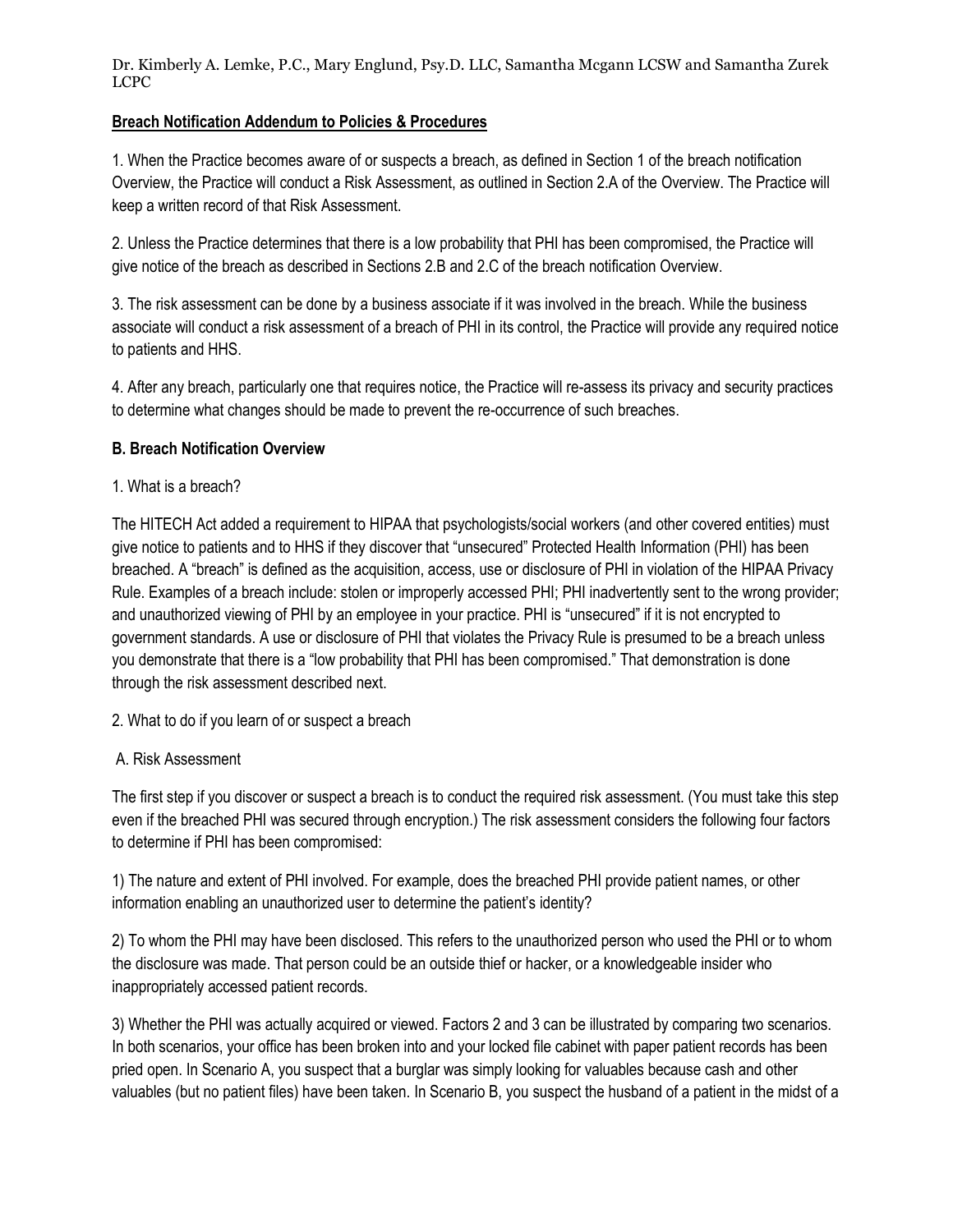Dr. Kimberly A. Lemke, P.C., Mary Englund, Psy.D. LLC, Samantha Mcgann LCSW and Samantha Zurek LCPC

contentious divorce because no valuables have been taken; only the wife's file appears to have been opened, and the husband has a history of similar extreme behavior. In Scenario A, the likelihood that a burglar was rummaging through files seeking only valuables, indicates a relatively low risk that PHI was actually viewed. In Scenario B, the identity of the suspected "breacher" suggests a very high risk that the wife/patient's PHI was viewed and compromised.

4) The extent to which the risk to the PHI has been mitigated. For example, if you send the wrong patient's PHI to a psychologist colleague for consultation, it should be easy to obtain written confirmation from the colleague that they will properly delete or destroy the PHI on the wrong patient. By contrast, if your laptop has been stolen you have little assurance that the thief will respect your patient's confidentiality. If the risk assessment fails to demonstrate that there is a low probability that the PHI has been compromised, breach notification is required — if the PHI was unsecured.

# B. Notice to the Patient

If notice is required, you must notify any patient affected by a breach without unreasonable delay and within 60 days after discovery. A breach is "discovered" on the first day that you know (or reasonably should have known) of the breach. You are also deemed to have discovered a breach on the first day that any employee, officer or other agent of your practice (other than the person who committed the breach) knows about the breach. In most cases that members have brought to the APA Practice Organization's attention, there is a clear answer to the question, "Do I have to give notice?" For example, in the most common scenario of the stolen laptop with unencrypted PHI, the answer is always yes. But if you are uncertain, you can contact our Office of Legal and Regulatory Affairs at praclegal@apa.org. You may also want to contact your professional liability insurance. The notice must be in plain language that a patient can understand. It should provide:

- · A brief description of the breach, including dates
- · A description of types of unsecured PHI involved
- · The steps the patient should take to protect against potential harm
- · A brief description of steps you have taken to investigate the incident, mitigate harm, and protect

against further breaches; and

### · Your contact information.

If you do not have all of the above information when you first need to send notice, you can provide a series of notices that fill in the information as you learn it. You must provide written notice by first-class mail to the patient at his or her last known address. Alternatively, you can contact your patients by e-mail if they have indicated that this is the preferred mode of contact.

### 3. Notice to HHS

For breaches affecting fewer than 500 patients, you must keep a log of those breaches during the year and then provide notice to HHS of all breaches during the calendar year, within 60 days after that year ends. For breaches affecting 500 patients or more, there are more complicated requirements that include immediate notice to HHS and sending notifications to major media outlets in the area for publication purposes. HHS provides instructions on how to